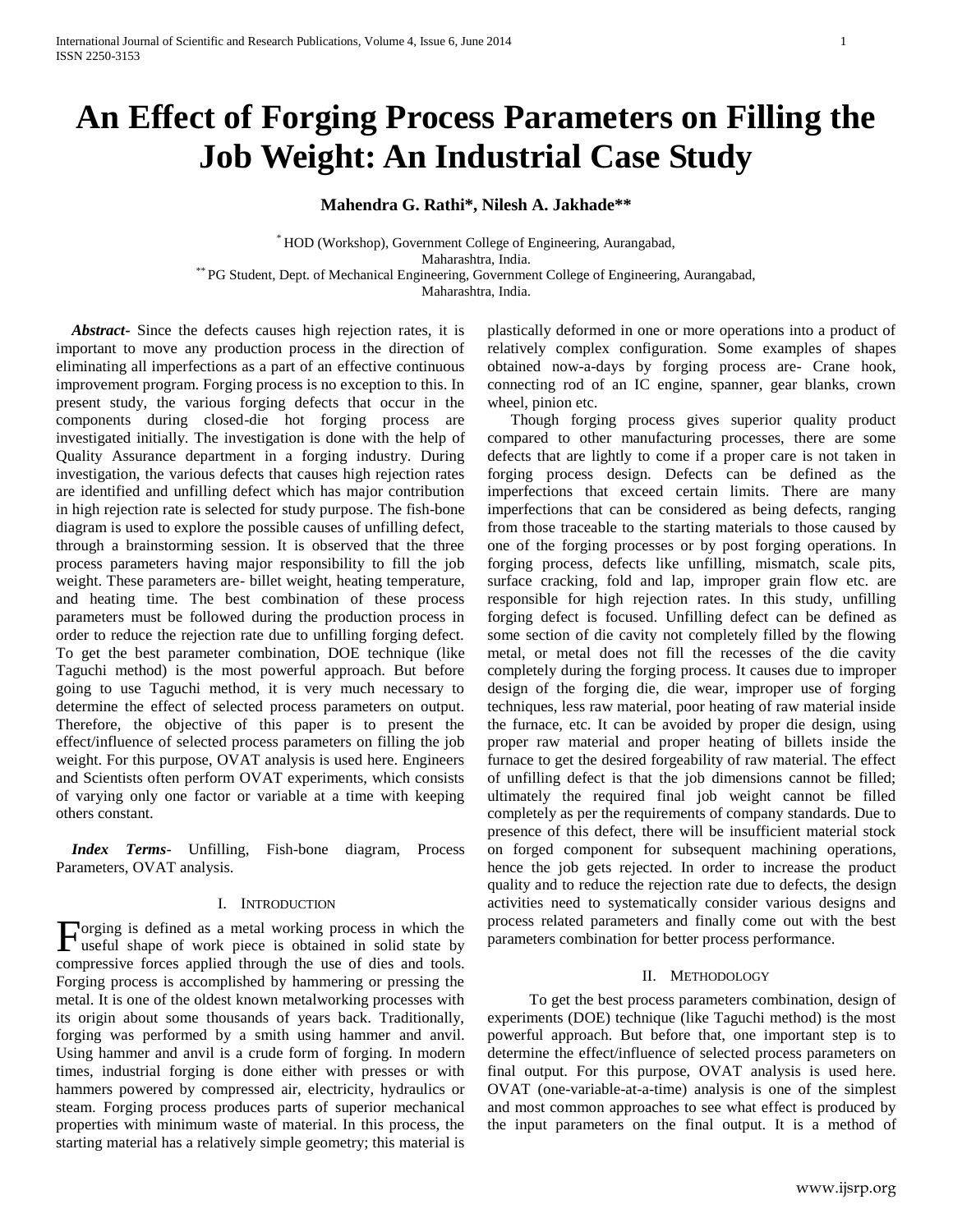designing experiments involving the testing of factors or causes, one at a time instead of all simultaneously. It involves:

- Moving one input variable, keeping others constant at their baseline (nominal) values, then,
- Returning the variable to its nominal value, and repeating for each of the other inputs in the same way.

OVAT is frequently preferred by modelers because of practical reasons. In case of model failure under OVAT analysis, the modeler immediately knows which is the input factor responsible for the failure. Despite of all criticisms, some researchers have articulated a role for OVAT and showed they can be more effective under certain conditions as number of runs is limited, primary goal is to attain improvements in the system, and experimental error is not large compared to factor effects, which must be additive and independent of each other.

# III. INPUT DATA COLLECTION AND PROBLEM IDENTIFICATION

 During the investigation that done with the help of QA department, in a forging industry, it is clear from the monthly rejection report (Table 1) for the month of December 2013, company has manufactured 14 types of gear blanks. In the total production of 12945 numbers, 787 numbers got rejected. It means the plant has a rejection rate of 6.08% in that month. This much rejection rate cannot be tolerated by the company, this lead to undergo detail study in the company about the defects that caused this much rejection rate and the remedial actions suitable for that to reduce the rejection rate. From the information of Table 1, two charts are plotted. Chart 1 shows that Part No. 2876 has maximum rejection and Chart 2 shows that 'Unfilling' defect has major contribution in rejection of part No. 2876. Therefore, Part No. 2876 is selected here for study purpose and trying to attack on unfilling defect in that product.

 Figure 1 shows fish-bone diagram that used during brainstorming session for unfilling forging defect. During the brainstorming session, it is observed that the three process parameters (billet weight, heating temperature of furnace, and heating/soaking time of raw material/billet inside the furnace) having major responsibility to fill the die cavity. Therefore, these three process parameters are selected here for trial purpose.

 As per the Process Standard of company, the ranges of three process parameters (which are selected for trial purpose), for the Part No. 2876 are- Billet Weight: 6.25 Kg +/- 0.05 Kg, Heating Temperature of furnace:  $1200\,^{\circ}\text{C}$  +/- 50  $^{\circ}\text{C}$ , and Heating/Soaking Time for billets inside the furnace: 60 min. +/- 10 min.



Figure 1: Fish-bone diagram for unfilling (underfilling) forging defect

Table 1: Monthly Rejection Report (Dec. 2013)

| Sr.<br>Part<br>No.<br>No. |       | Production<br>Qty. | Defect wise Rejected Qty.<br>(in Nos.) |     |                |                |                | Total<br>Rejected | Rejection                      |       |
|---------------------------|-------|--------------------|----------------------------------------|-----|----------------|----------------|----------------|-------------------|--------------------------------|-------|
|                           |       | (in Nos.)          | U/F                                    | S/P | <b>M/M</b>     | Lap            | C/R            | D/M               | $(in \%)$<br>Qty.<br>(in Nos.) |       |
| 1                         | 2682  | 1080               | 27                                     | 9   | 5              | $\overline{7}$ | 6              | 3                 | 57                             | 5.28  |
| $\overline{2}$            | 2686  | 900                | 22                                     | 5   | 12             | $\overline{9}$ | $\mathbf Q$    | 3                 | 60                             | 6.67  |
| 3                         | 2690  | 1100               | 10                                     | 18  | 3              | 10             | $\theta$       | $\overline{2}$    | 43                             | 3.91  |
| $\overline{4}$            | 2691  | 850                | 1                                      | 6   | 19             | 3              | 7              | 3                 | 39                             | 4.59  |
| 5                         | 2732  | 975                | 17                                     | 8   | 7              | 5              | $\overline{4}$ | 1                 | 42                             | 4.31  |
| 6                         | 2793  | 1000               | 20                                     | 4   | 12             | 9              | 10             | $\theta$          | 55                             | 5.50  |
| 7                         | 2873  | 995                | 27                                     | 11  | 9              | 6              | 3              | $\overline{2}$    | 58                             | 5.83  |
| 8                         | 2876  | 1000               | 59                                     | 13  | $\overline{7}$ | 11             | 8              | 10                | 108                            | 10.80 |
| 9                         | 2877  | 790                | 32                                     | 8   | 5              | 3              | $\overline{2}$ | $\overline{4}$    | 54                             | 6.84  |
| 10                        | 2930  | 600                | 8                                      | 15  | 14             | 3              | $\theta$       | 5                 | 45                             | 7.50  |
| 11                        | 2957  | 875                | 15                                     | 8   | 16             | $\overline{2}$ | 6              | 3                 | 50                             | 5.71  |
| 12                        | 2958  | 1000               | 24                                     | 4   | 9              | 13             | 8              | 1                 | 59                             | 5.90  |
| 13                        | 3038  | 930                | 11                                     | 23  | 4              | $\overline{7}$ | 7              | 5                 | 57                             | 6.13  |
| 14                        | 3039  | 850                | 24                                     | 11  | $\overline{7}$ | 7              | 5              | 6                 | 60                             | 7.06  |
|                           | Total | 12945              | 297                                    | 143 | 129            | 95             | 75             | 48                | 787                            | 6.08  |

120 108 100 Qty. (in Nos.) 80 60 57 58 60 59 57 55 54 60 50  $45$ 42 39 40 20  $\theta$ 

2682 2686 2690 2691 2732 2793 2873 2876 2877 2930 2957 2958 3038 3039 Part No.

Rejected Qty. (in Nos.)

Chart 1: Part number wise rejected Qty.



Chart 2: Defect wise rejected Qty. for Part No. 2876

# IV. EXPERIMENTAL DETAILS

*A. Selection of Process Parameter levels and output of trials:*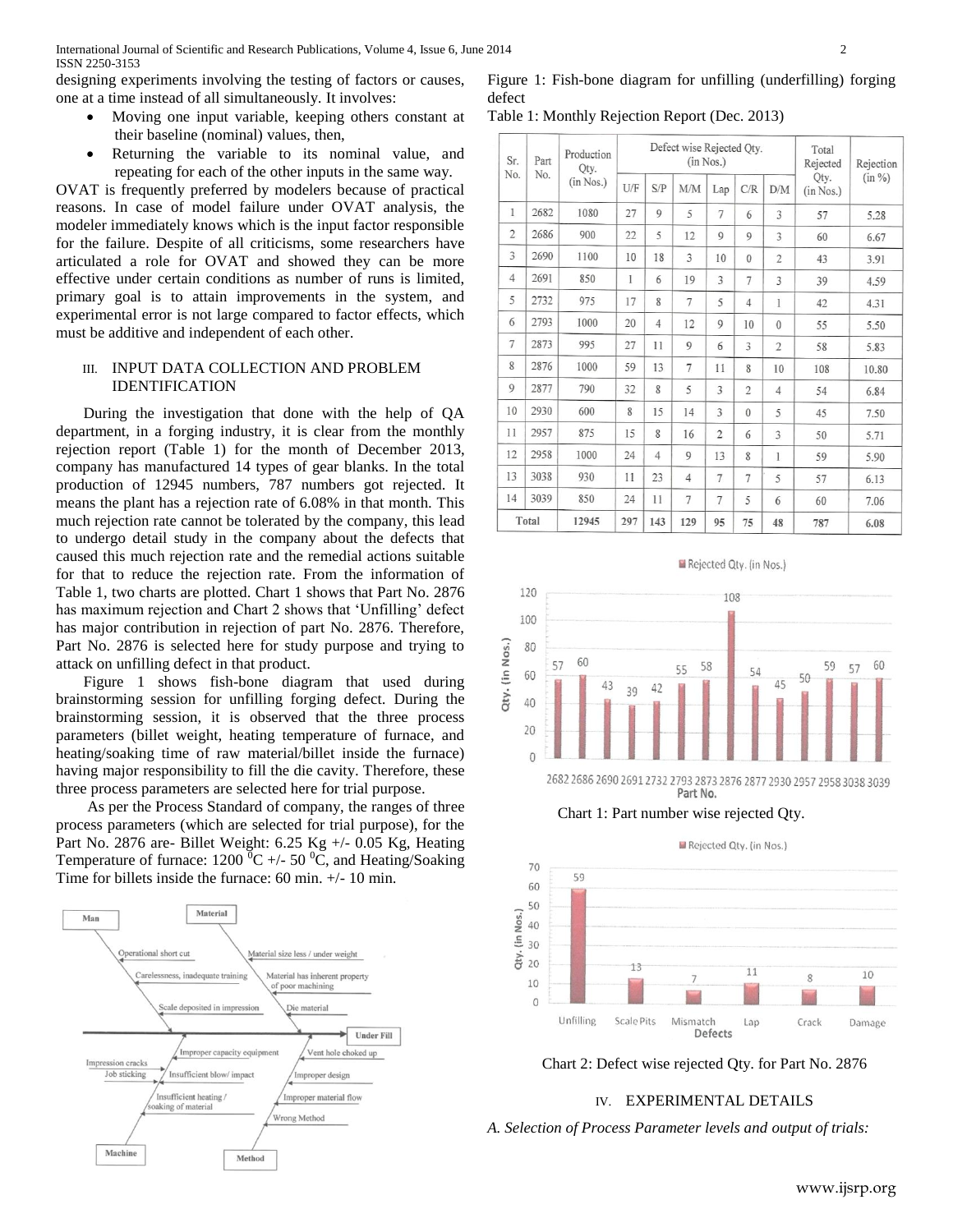International Journal of Scientific and Research Publications, Volume 4, Issue 6, June 2014 3 ISSN 2250-3153

 There are three input process parameters selected with their three levels. Details of parameters and their levels used in this study are as shown in Table- 2. Unfilling defect is as shown in Photographs- 1 and 2. It is very difficult to predict the occurrence of this defect at a particular place on a job, but this defect directly affects the required final job weight. So, the selected output for this study is required final job weight. As per the Company standard, the required final job weight for Part No. 2876 is 5.50 Kg +/- 0.05 Kg.

| A | Billet Wt. (in Kg)        | 6.20<br>(A1)              | 6.25<br>(A2) | 6.30<br>(A3) |
|---|---------------------------|---------------------------|--------------|--------------|
| B | Heating Temp. $(in^{0}C)$ | 1150<br>(B <sub>1</sub> ) | 1200<br>(B2) | 1250<br>(B3) |
|   | Heating Time (in min.)    | 50<br>(C1)                | 60<br>(C2)   | 70           |

Table 2 : Process Parameters with their Levels



Photograph 1: Unfilling defect at front side of job



Photograph 2: Unfilling defect at back side of job

## *B. Design of Experiments:*

The design of experiment is carried out by OVAT methodology. Table 3 shows the layout of experiments to be carried out according to OVAT analysis. Total 9 trials to be conducted. In first 3 trials, billet weight is varied, while heating temperature and time are kept constant at middle level of limits. For rest of the trials, heating temperature and time are varied respectively one-by-one with keeping remaining parameters constant at middle level of limits.

# *C. Experimental Set-up:*

A Series of experiments are conducted to evaluate the influence of process parameters on job weight. The trials are carried out with 2 Ton Pneumatic Hammer. Electronic weighing machine is used for weight measurement. The experiments are conducted by keeping all other parameters constant. The constant parameters are air-fuel ratio (6:1) to furnace burner, type of furnace oil (cbfs), air pressure (75 psi) to hammer, type of hammer, die wear within limit, skilled operator, etc. Photograph 3 shows hammering operation with 2-Ton hammer during experimentation and photograph 4 shows electronic weighing machine to be used for weight measurement purpose.

Table 3 : Layout of experiments

| Trial          | <b>Parameters Combination</b> |      |    |  |  |
|----------------|-------------------------------|------|----|--|--|
| No.            | $\overline{A}$                | B    | C  |  |  |
| 1              | 6.20                          | 1200 | 60 |  |  |
| $\overline{2}$ | 6.25                          | 1200 | 60 |  |  |
| 3              | 6.30                          | 1200 | 60 |  |  |
| 4              | 6.25                          | 1150 | 60 |  |  |
| 5              | 6.25                          | 1200 | 60 |  |  |
| 6              | 6.25                          | 1250 | 60 |  |  |
| 7              | 6.25                          | 1200 | 50 |  |  |
| 8              | 6.25                          | 1200 | 60 |  |  |
| 9              | 6.25                          | 1200 | 70 |  |  |



Photograph 3: Hammering Operation



Photograph 4: Electronic weighing machine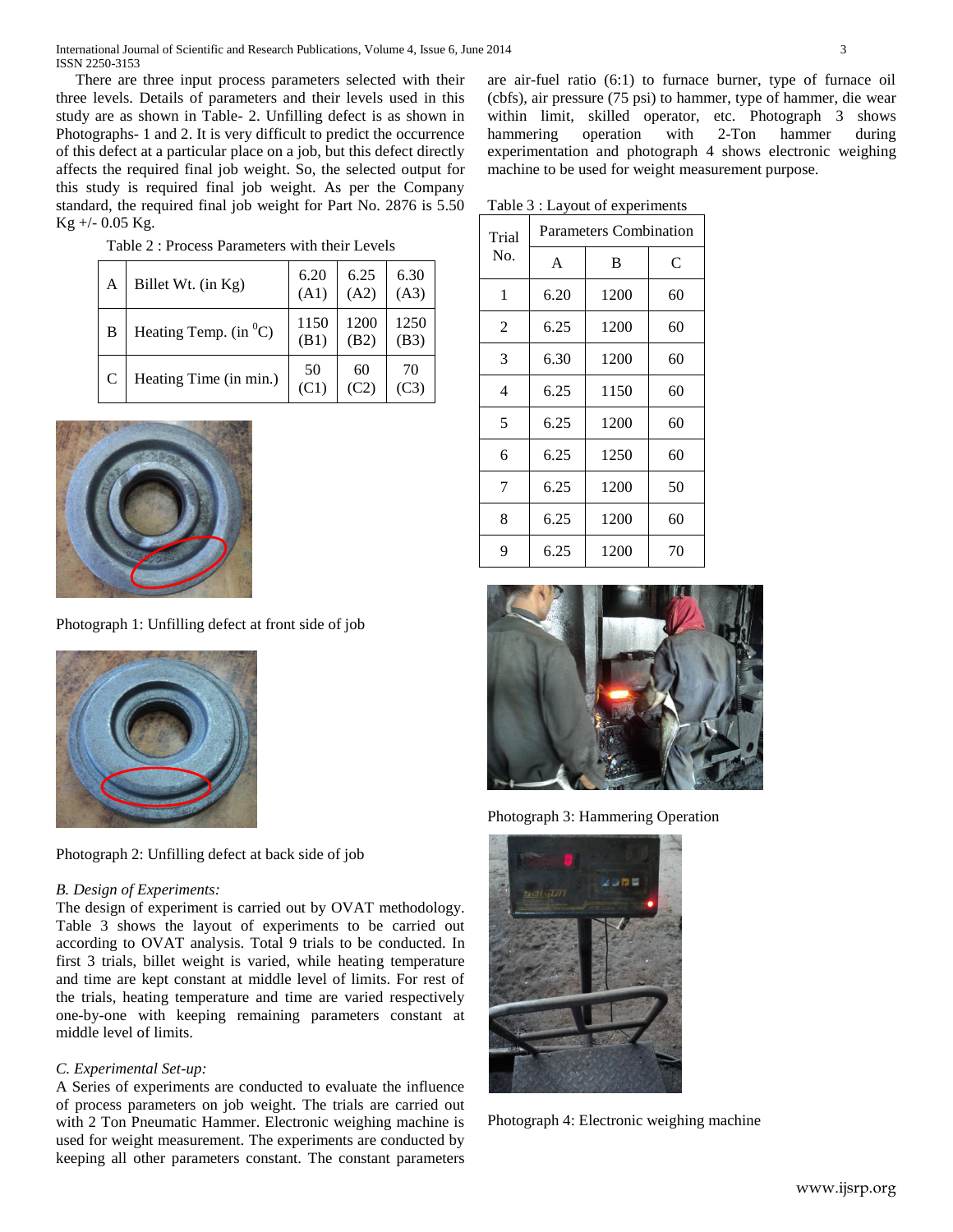# V. RESULTS AND DISCUSSION

After the conduction of trials, the results for job weight are collected and they are analyzed by means of OVAT analysis using Minitab 14 software. Table 4 shows the results of trials and discussion for OVAT analysis is as follows:

Table 4: Results of Experiments

| Trial          | Parameters<br>Combination | Job wt. |    |      |
|----------------|---------------------------|---------|----|------|
| No.            | A                         | B       | C  |      |
| 1              | 6.20                      | 1200    | 60 | 5.38 |
| $\overline{2}$ | 6.25                      | 1200    | 60 | 5.45 |
| 3              | 6.30                      | 1200    | 60 | 5.49 |
| 4              | 6.25                      | 1150    | 60 | 5.43 |
| 5              | 6.25                      | 1200    | 60 | 5.45 |
| 6              | 6.25                      | 1250    | 60 | 5.40 |
| 7              | 6.25                      | 1200    | 50 | 5.46 |
| 8              | 6.25                      | 1200    | 60 | 5.45 |
| 9              | 6.25                      | 1200    | 70 | 5.42 |

1) OVAT analysis of Billet weight:

Table 5: Results for Billet weight analysis

| Trial<br>No.   | Billet wt. | Result |
|----------------|------------|--------|
|                | 6.20       | 5.38   |
| $\mathfrak{D}$ | 6.25       | 5.45   |
| 3              | 6.30       | 5.49   |



Chart 3: Trend chart of billet weight analysis

The selected levels of billet weight are 6.20, 6.25,and 6.30 Kg. Heating temperature and time are kept constant at middle level of limits and trials are taken. From table 5 and chart 3, it is observed that, in Trial No. 1, as billet weight is at lower side of limits, there is heating loss. Due to this, there is material loss and resulted into unfilled job. In Trial No. 2, billet weight is increased by 0.05 Kg as compared to trial No. 1, so there is compensation of heating loss. Therefore, there is optimum job weight. In Trial No. 3, as billet weight is at higher side of limits there is minimum heating loss, hence there is no unfilling of job.



Graph 1: Scatterplot of job wt.-vs-billet weight

From graph 1, it is clear that, as billet weight increases, the job weight also increases. Hence, billet weight is influencing factor on job weight.

2) OVAT analysis of Heating Temperature:

Table 6: Results for Heating Temperature analysis

| Trial<br>No. | Temp. | Result |
|--------------|-------|--------|
| 4            | 1150  | 5.43   |
| 5            | 1200  | 5.45   |
| 6            | 1250  | 5.40   |

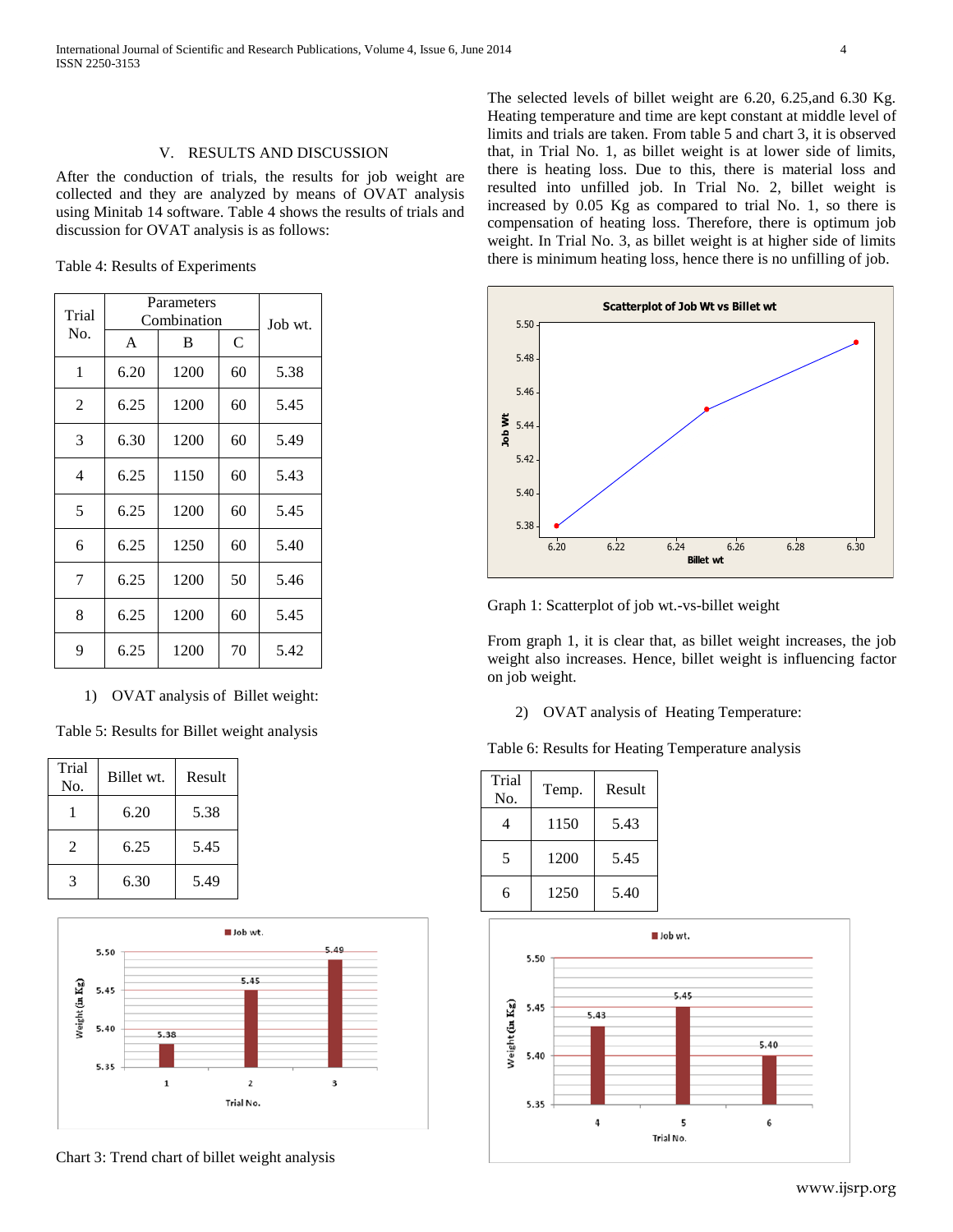#### Chart 4: Trend chart of heating temperature analysis

The selected levels of heating temperature are 1150, 1200, and 1250  $\mathrm{^0C}$ . Billet weight and heating time are kept constant at middle level of limits and trials are taken. From table 6, chart 4 and graph 2, it is observed that, in Trial No. 4, as heating temperature is at lower side of limits, there is improper material flow, resulted in unfilled job. In Trial No. 5, heating temperature is increased by 50  $\mathrm{^0C}$  as compared to trial No. 4, so there is proper material flow, resulted into optimum job weight. In Trial No. 6, as heating temperature is at higher side of limits, there are more scale losses. So material loss is more, resulted into unfilled job. Hence, heating temperature is influencing factor on job weight.



Graph 2: Scatterplot of job wt.-vs-heating temperature

3) OVAT analysis of Heating Time:

Table 7: Results for Heating Time analysis

| Trial<br>No. | Time | Result |
|--------------|------|--------|
|              | 50   | 5.46   |
| 8            | 60   | 5.45   |
| 9            | 70   | 5.42   |



Chart 5: Trend chart of heating time analysis

The selected levels of heating time are 50, 60, and 70 min. Billet weight and heating temperature are kept constant at middle level of limits and trials are taken. From table 7 and chart 5, it is observed that, in Trial No. 7, as heating time is at lower side of limits, there is less heating loss, resulted into no unfilling of job. In Trial No. 8, heating time increased by 10 min. as compared to trial No. 7, but as billet weight is at middle level of limits, still there is optimum job weight. In Trial No. 9, as heating time is at higher side of limits, again there are more scale losses, so material loss is more, resulted into unfilled job. From graph 3, it is clear that, as heating time increases, there are more scale losses so material loss is more, therefore job weight get decreased resulting into unfilling of job weight. Hence, heating time is influencing factor on job weight.



Graph 3: Scatterplot of job wt.-vs-heating time

## VI. CONCLUSION

Following conclusions are drawn from this study:

- Less billet weight resulted into unfilled job. As well as due to high heating temperature and time, there is excessive scale loss, resulted into unfilled job.
- Due to high heating temperature and time, there will be improper microstructure and hardness of job.
- Low heating temperature and time resulted into forging rupture and improper microstructure of job.
- When heating losses (scale losses) are more, job is getting rejected due to unfilling. As per the design